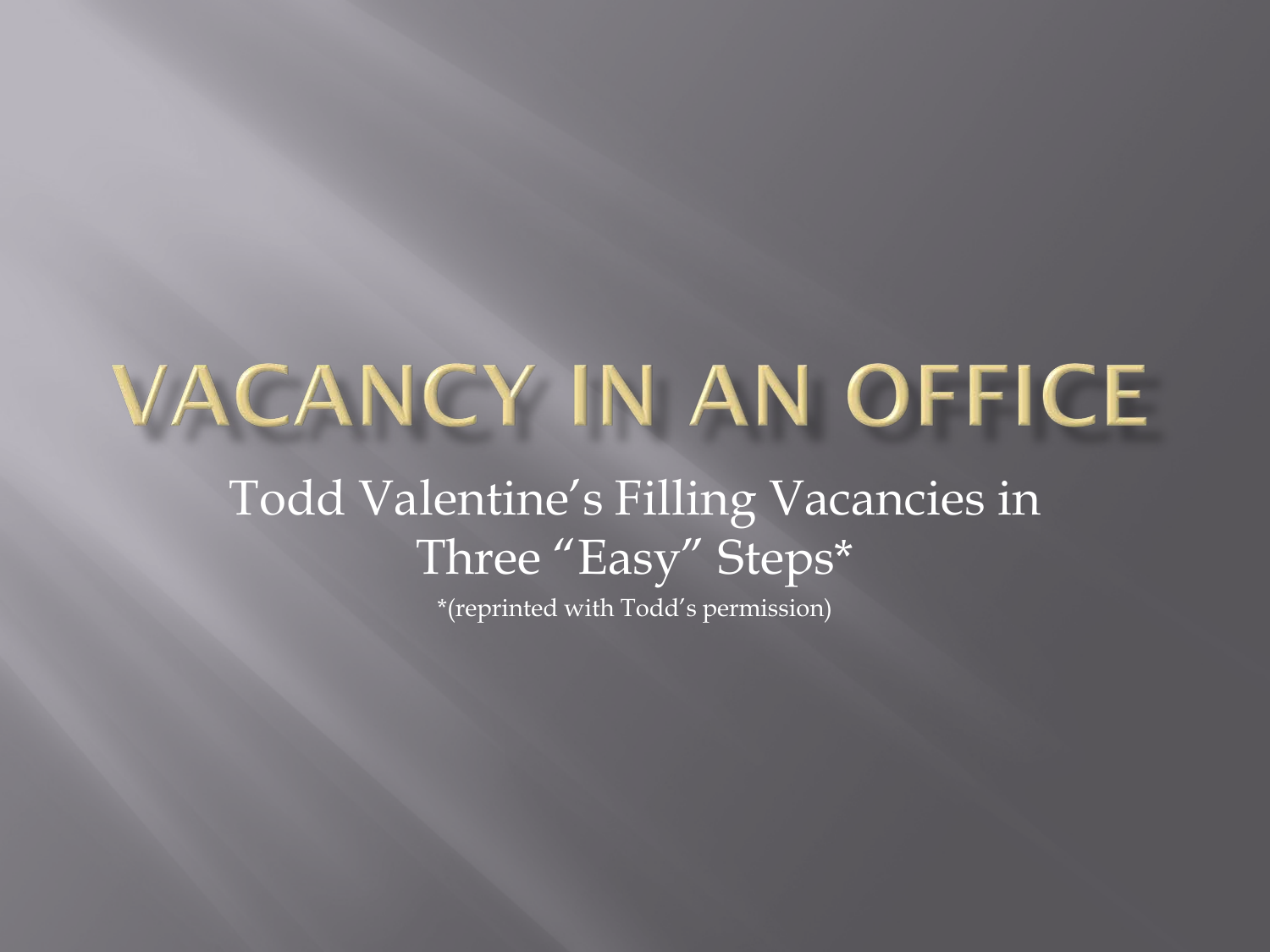## Step 1

■ When does the vacancy occur?

Public Officers Law sections 30 (generally) and 31 (resignations).

Section 30 deals with the vacancy. Examples: death, resignation, removal from office, moving from the district, conviction of a felony, incompetency, failure to file an oath of office within 30 days of the commencement of the term of office.

Section 31 covers the resignation: who to resign to, timeframe, where it should be sent, who else to notify and that it can be rescinded and how that can be done.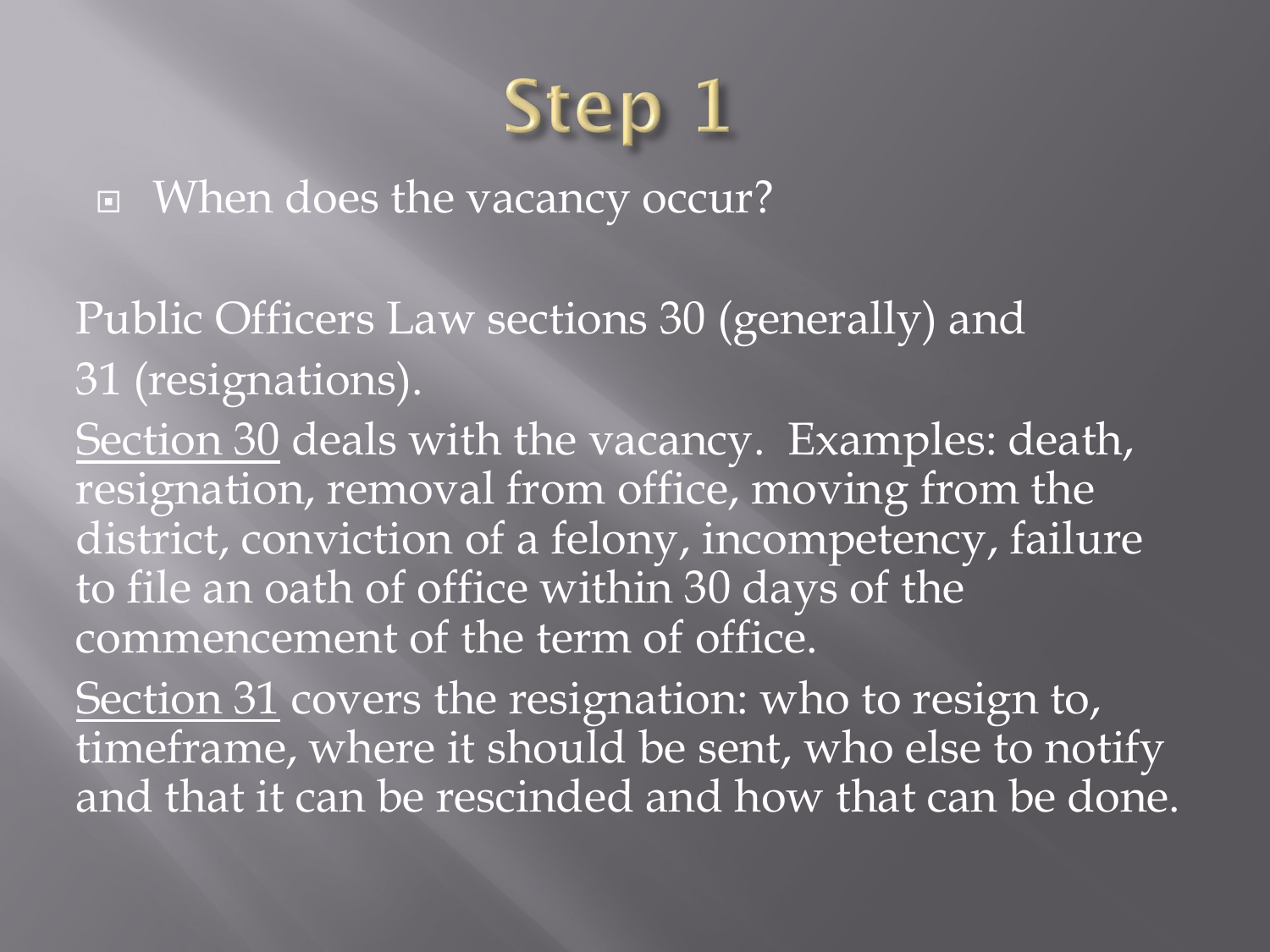Step 2

What election will the vacancy be filled at and how do you get candidates on the ballot?

- Unless filled earlier by a special election, vacancies occurring before September 20<sup>th</sup> shall be filled at the next general election held thereafter. Public Officers Law section 42 (1) and El 6-158(14).
- There is the exception for selected judicial vacancies. See NYS Consitution Article VI, section 21(a).
- Party nominations for candidates will vary depending on when the vacancy occurs in the designating process. EL 6-116.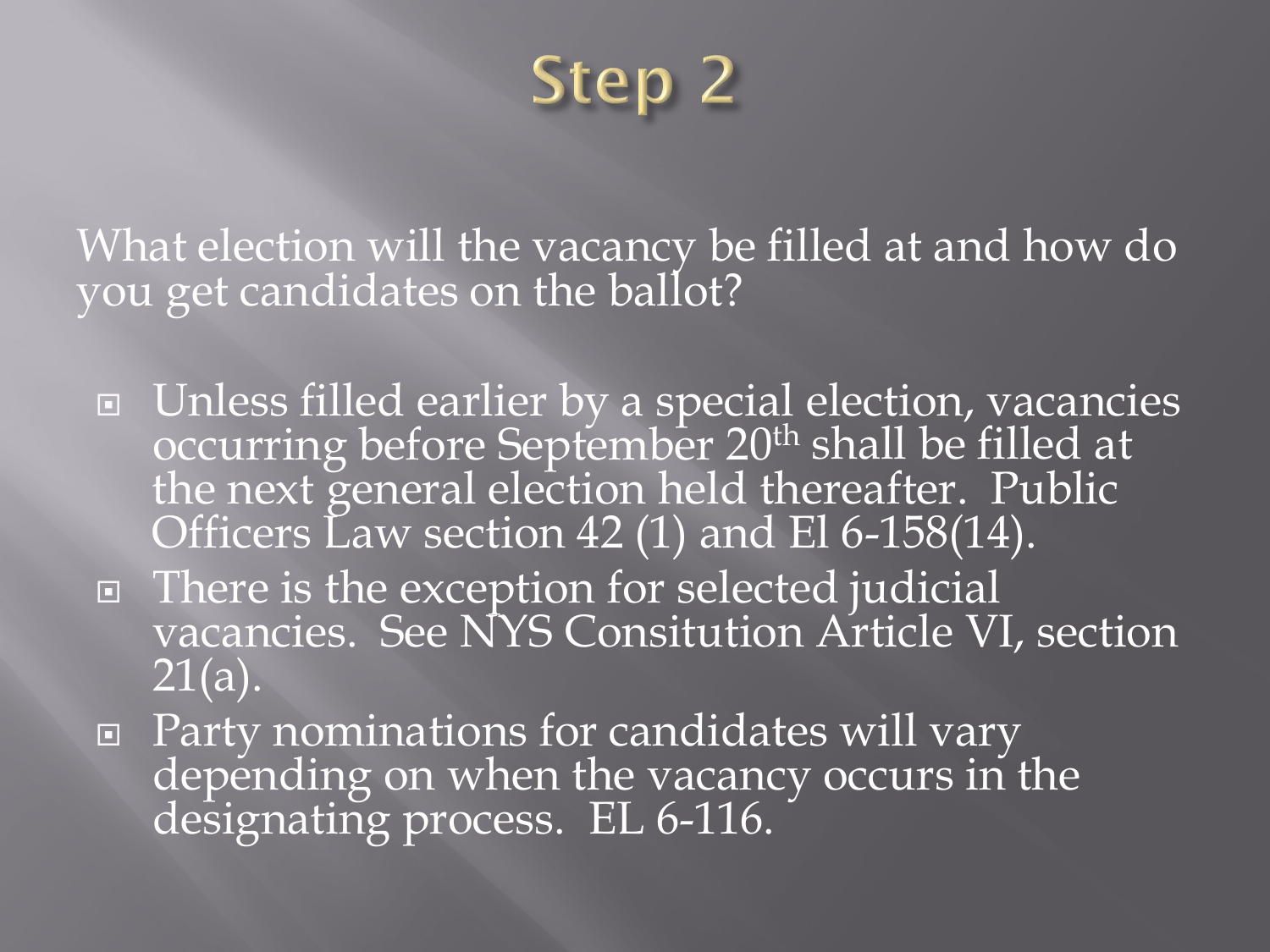## Step 2 Cont.

- □ Party nominations for a vacancy occurring after the primary are done by the party committee of the political subdivision, or as the rules of the party provide. EL 6-116
- □ The certificate of nomination is due 14 days from the date of the vacancy. EL 6-158(6)
- $\Box$  Acceptance, if needed, is due 3 days after the last day to file the certificate of nomination. EL 6-158(7)
- Authorization, if needed, is due 4 days after the last day to file the certificate of nomination. EL 6-120(3)
- Independent nominating petitions can also be filed. EL 6-158(10)